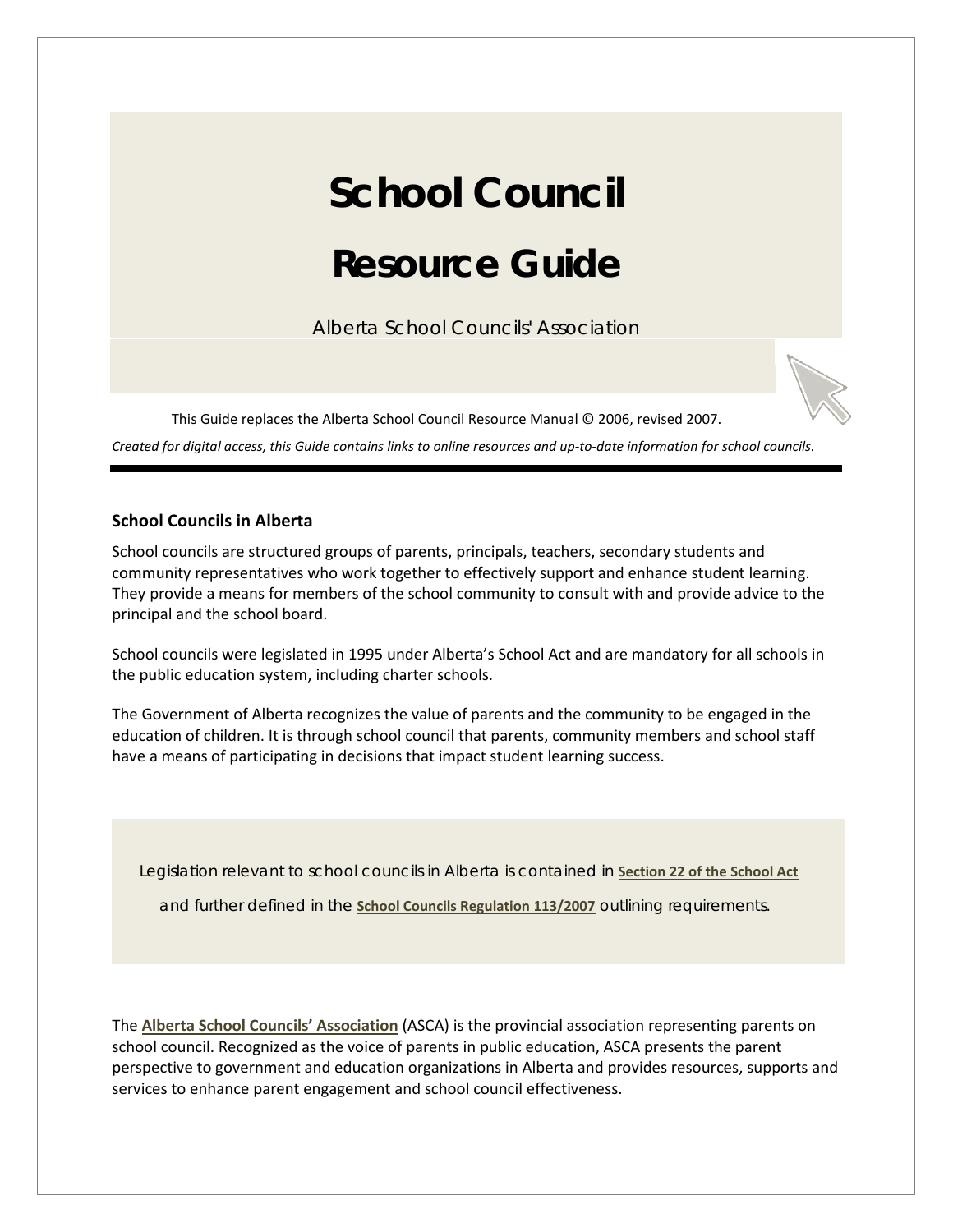# **CONTENTS**

ISBN 978.0.9781647.4.4 Copyright ©2016 Alberta School Councils' Association (ASCA)

Look for *underlined links* to relevant resource documents in this Guide.

Permission is granted to download and use the resources provided for educational purposes, on a not-for-profit basis.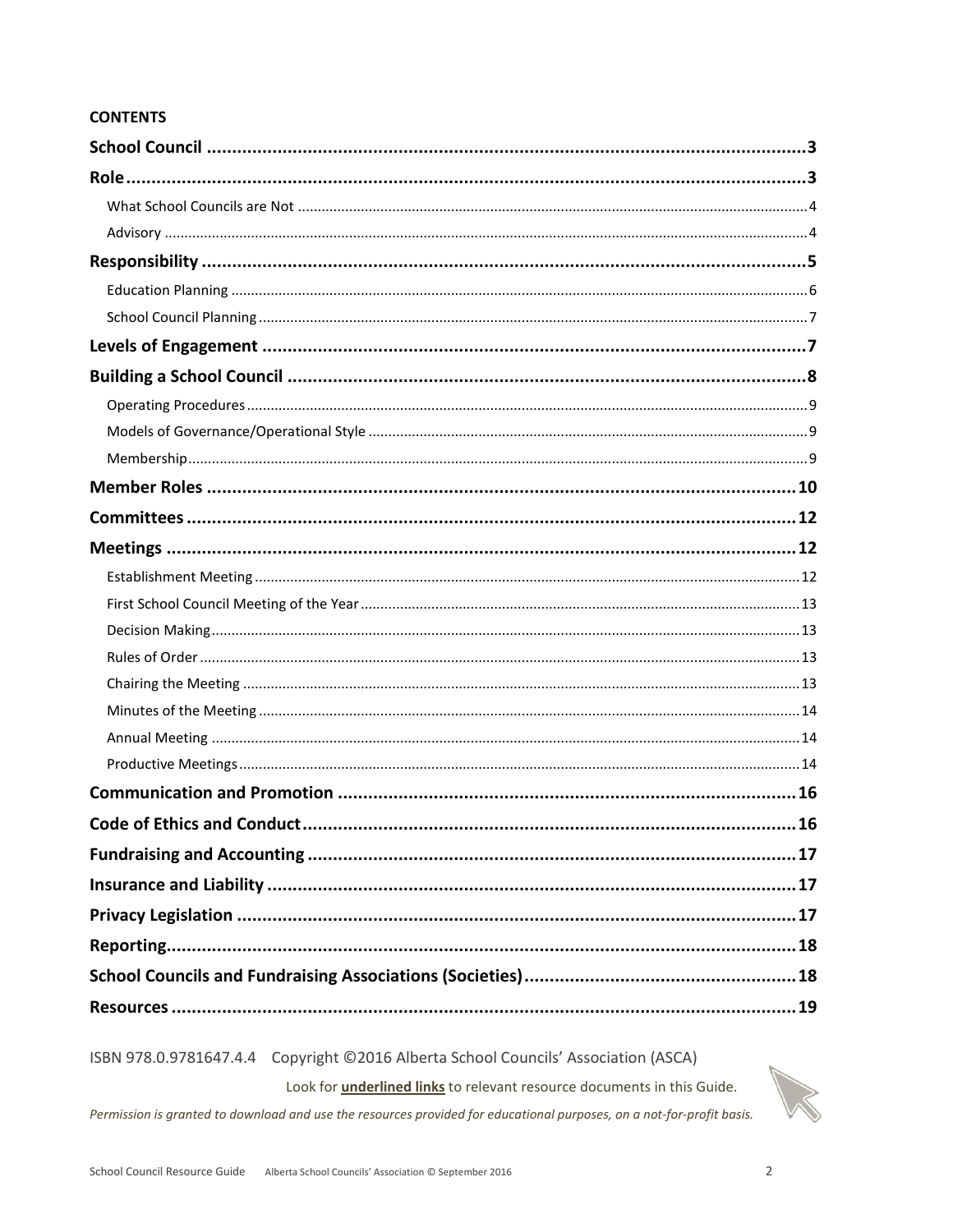# <span id="page-2-0"></span>**School Council**

School councils are an important forum through which members of school communities play an advisory role in school improvement planning. Key factors in collaborative relationships are building meaningful, two-way communication and supporting respectful interactions among education partners.

School council is a structured group of parents, principals, teachers, secondary students and community representatives whose purpose is to advise the principal and the school board respecting matters relating to the school. It is a means for parents and community members to work together with the school to support and enhance student learning.

A school council is a vehicle to support meaningful parental involvement in decisions that affect the school and its operations. School council provides the venue for parents to reflect the wishes of the broader community for the education of its students and to actively participate in giving advice and support to the principal in the operations of the school. The actual decision-making authority of the school council is limited to:

- determining the school council operating procedures
- setting policies to govern school council activities at the school level, as described in the *School Act*
- planning engagement activities that align with school council's legislated purpose
- choosing to provide advice to the principal and school board

## **Core Activities**

- Advises the principal and board on educational issues that pertain to the school.
- Establishes and reviews school council's goals, objectives, action plans and procedures.
- Communicates and consults with parents and the school community.
- Meets regularly.

## **[Annual Agenda Framework](http://www.albertaschoolcouncils.ca/resource/resmgr/SCR_GUIDE/Annual_Agenda_Framework.doc) [Sample Yearly Agenda](http://www.albertaschoolcouncils.ca/resource/resmgr/SCR_GUIDE/Sample_Yearly_Agenda.doc)**

## <span id="page-2-1"></span>**Role**

A school council should review its mission, vision and goals annually to ensure they reflect the views of the current membership.

School council functions may include:

- consulting with the principal to ensure students have opportunities to meet Ministry standards, fiscal management is sound, and the community is taken into consideration during school-based planning
- advising the principal and the school board on topics as requested
- being involved in school-based planning
- sharing ideas and information with other school councils and provincial organizations
- communicating information to the school community and other school councils
- setting policies that relate to school council functions, such as:
	- location of school council meetings
	- ° mail, email address for school council correspondence
	- ° school council orientation and development
	- ° financial management and/or fundraising
	- ° communications
	- ° privacy
	- ° minutes of school council meetings
	- ° pertinent information unique to the school council

**[Effective School Council Checklist](http://www.albertaschoolcouncils.ca/resource/resmgr/SCR_GUIDE/Effective_SC_Checklist__.doc)**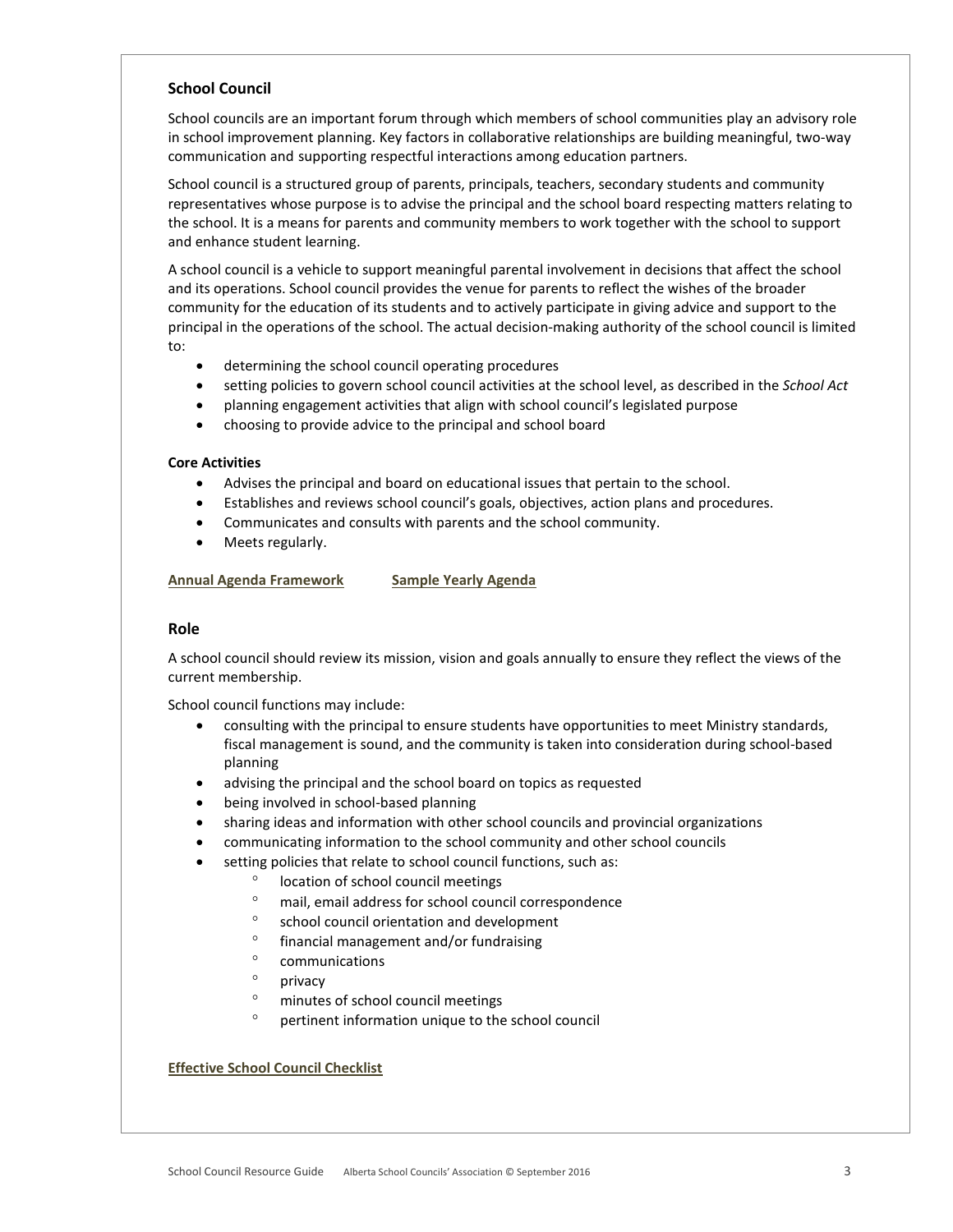#### <span id="page-3-0"></span>**What School Councils are Not**

As the primary role is advisory, school councils are not eligible to incorporate as societies. It is not the primary intent of school councils to fundraise or lobby.

Roles that are not to be taken on by a school council include:

- school governance
- employment issues
- school management
- listening to complaints

## **[School Act & School Councils Regulation](http://www.albertaschoolcouncils.ca/resource/resmgr/SCR_GUIDE/School_Act_&_Regulations.doc)**

## <span id="page-3-1"></span>**Advisory**

The school council is a legislated structure - a forum for parents and community members to participate in an advisory capacity in their local school decision-making processes. The advisory role is intended to engage parents, high school students and the community in school decision-making for which the principal is responsible.

## **Advising the Principal**

School council may, at its discretion, advise the principal on matters relating to the school. Some of the more common topics for discussion include:

- school's overall mission, philosophy, policies, rules and goals
- school's improvement planning, including three-year plans
- school district policies (e.g. school fees, school council policies)
- school budget
- school volunteers
- provincial achievement test results and diploma exam results
- guidelines and principles for the school resource allocations
- fundraising
- training and/or information needs of school council members
- school policy on use of facilities by the larger community
- facility renovations
- ways of reporting student achievement results to parents and public
- methods of communicating with parents and the public
- promotion of the school in the community
- programs offered in the school
- extracurricular activities offered in the school
- student attendance procedures, standards of student conduct and bullying issues
- services for students to improve learning, such as assistance from reading specialists and guidance counsellors
- school calendar and adjustments in school hours
- graduation and other school celebrations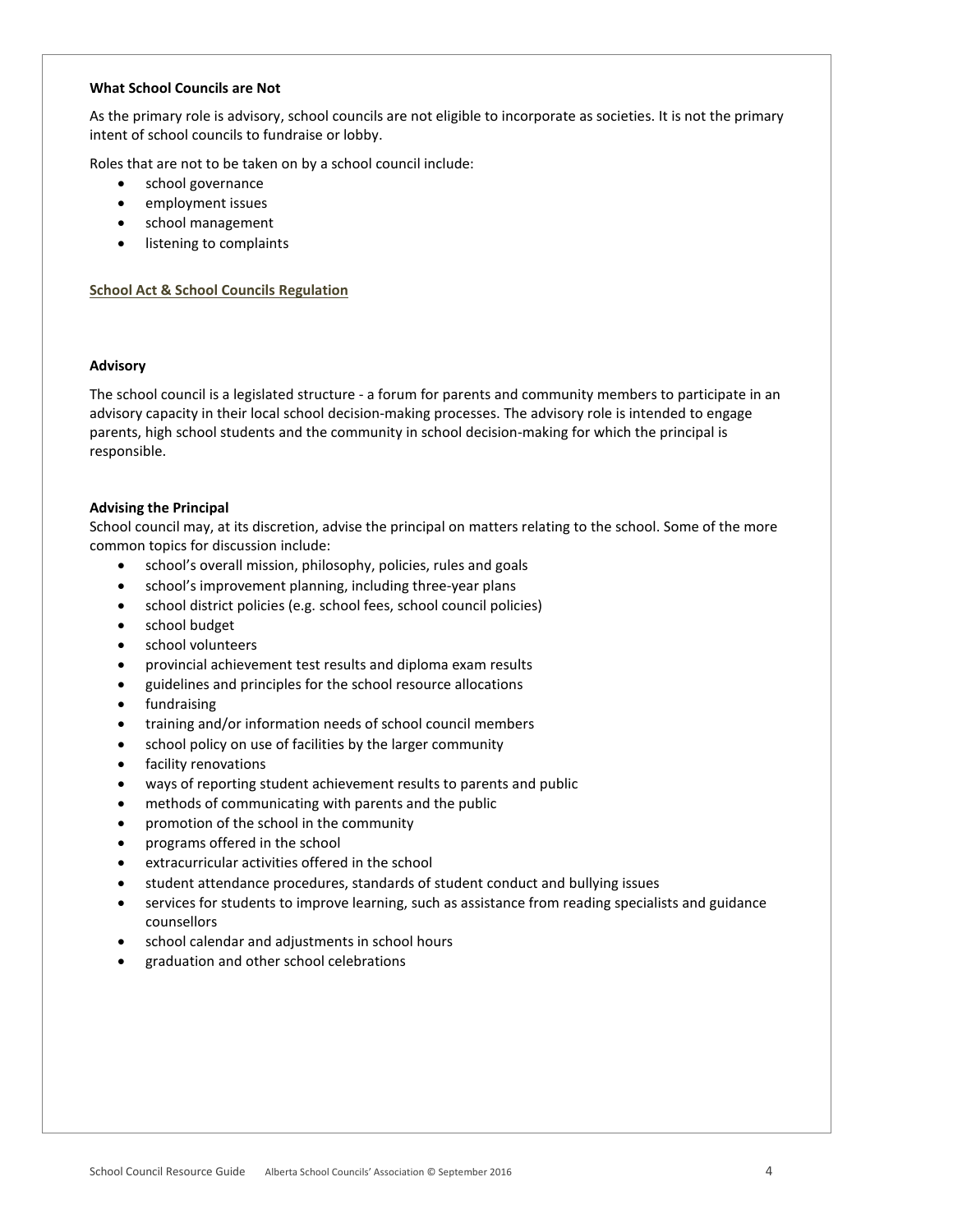## **Advising the Board of Trustees and Charter Boards**

School council may, at its discretion, advise the school board/charter board on matters relating to the school. Typical topics include:

- district's three-year plan
- school district budget
- fundraising issues and methods of generating additional revenue
- school council policies
- district-wide programming priorities
- school infrastructure priorities
- safety issues that affect students/schools in the district
- advocacy for students, parents and public education
- transportation issues
- suggested criteria for hiring a school principal

## **Advising the Minister of Education**

School councils may also come together to advise the Minister of Education on matters that pertain to provincial educational policy and directions. When advice with the potential to affect change in schools across the province is given, it becomes *advocacy*. This form of advising or advocacy can be undertaken through the government recognized provincial association that represents the voice of parents in public education - the **Alberta School Councils' Association (ASCA).**

**ASCA members bring forward issues, in the form of resolutions, at the annual general meeting. If a resolution is endorsed or voted in by the majority of the assembly at the meeting, it becomes a policy of the association. This policy forms the basis for advocating change to the Minister of Education.**

# <span id="page-4-0"></span>**Responsibility**

While individual members of school council may have specific duties, all members are responsible for creating a culture of respect and collaboration.

Each school council must decide how to fulfill its responsibility in the school community through activities, such as:

- seeking the views of the school community (through questionnaires, informal discussions, topicspecific meetings)
- representing the views of the school community actively and accurately (through consulting as widely as possible with parents, teachers, students and community before making major decisions or providing conclusive advice to the principal or board)
- informing the school community of items, such as meetings, committee work, news and surveys (through newsletters, bulletin boards, emails)
- involving the school community (by inviting, supporting, including)
- encouraging and promoting parental engagement and support (by publicizing opportunities for ways to get involved, not just school council meetings)
- becoming well informed (by asking questions, reading, critically examining what is presented)
- focusing on the best interests of all students (by considering a wide variety of students and families when making decisions and formulating advice)
- becoming familiar with the policies of the local school board and understanding how they impact the school community
- maintaining ethical standards and setting ground rules of respect for meetings (adopting a code of conduct for school council members, rules of order for meetings)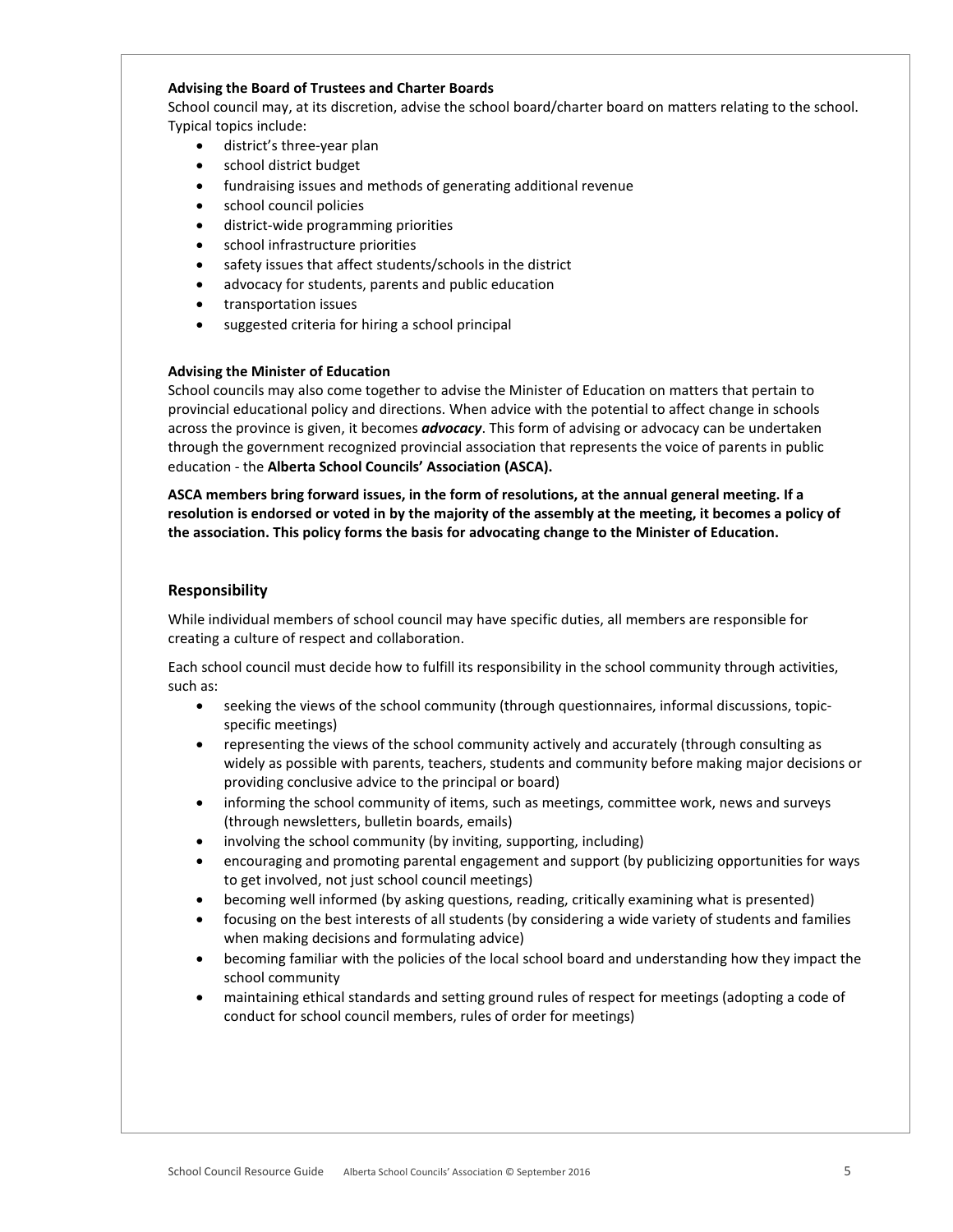#### <span id="page-5-0"></span>**Education Planning**

Accountability in the education system is an ongoing cycle that enables continuous improvement and critical reflection. Key components are measuring progress and using results to inform decision-making. Plans are developed on a three-year cycle and updated each year to respond to the past year's performance results and changes in the operating environment.

With the goal of encouraging continuous improvement in learning for children, Alberta Education mandates province-wide, three-year education planning and results reporting for school boards and schools. It is fundamental that each level of education strive to ensure the success of children and that planning is aligned.

School councils are important forums through which members of school communities play a role in school improvement planning. To increase meaningful engagement of parents, school councils should be aware of the three-year education plan of their school and consider developing a complementary school council plan.

## **School councils can participate in levels of planning and results reporting in three ways:**

- provide advice in the development of the district's plan and results report
- provide advice on the school's plan and results report
- create a school council's plan

Designing plans and results reports involves vision, decision-making, evaluation and critical thinking, all of which is done best with the participation of all those who have an interest in the success of the school.

The **Government of Alberta** outlines its goals for the future and strategies to achieve goals in a three-year business plan. Each Ministry or government department must also develop three-year plans, with goals that are connected to and aligned with those of the province.

**Alberta Education** has a three-year business plan that identifies goals aligned with the Government of Alberta's business plan. Alberta Education is required to report the achievement of its goals, on an annual basis, as part of the government's accountability to the public.

**Parents** are involved in the development of goals and a review of Alberta Education's business plan each year, through the **Alberta School Councils' Association (ASCA**). The ASCA is invited, along with other education partner organizations, to send representatives to the provincial table when items are under discussion. Parents bring a valuable perspective to the establishment and review of provincial goals for education.

The **school board** develops three-year plans that must align with provincial goals as well as address local needs and issues. The school board is responsible for submitting an annual results report to Alberta Education, which provides information on the district and schools' major accomplishments and results of the past year. It includes results from surveys, provincial achievement tests and diploma exams, along with other information.

*Councils of School Councils (COSC) or groups of school council representatives that have district-wide membership are ideal for providing input into the development of the district's three-year plan.*

#### **[School Improvement Planning](http://www.albertaschoolcouncils.ca/resource/resmgr/SCR_GUIDE/School_Improvement_Planning.doc)**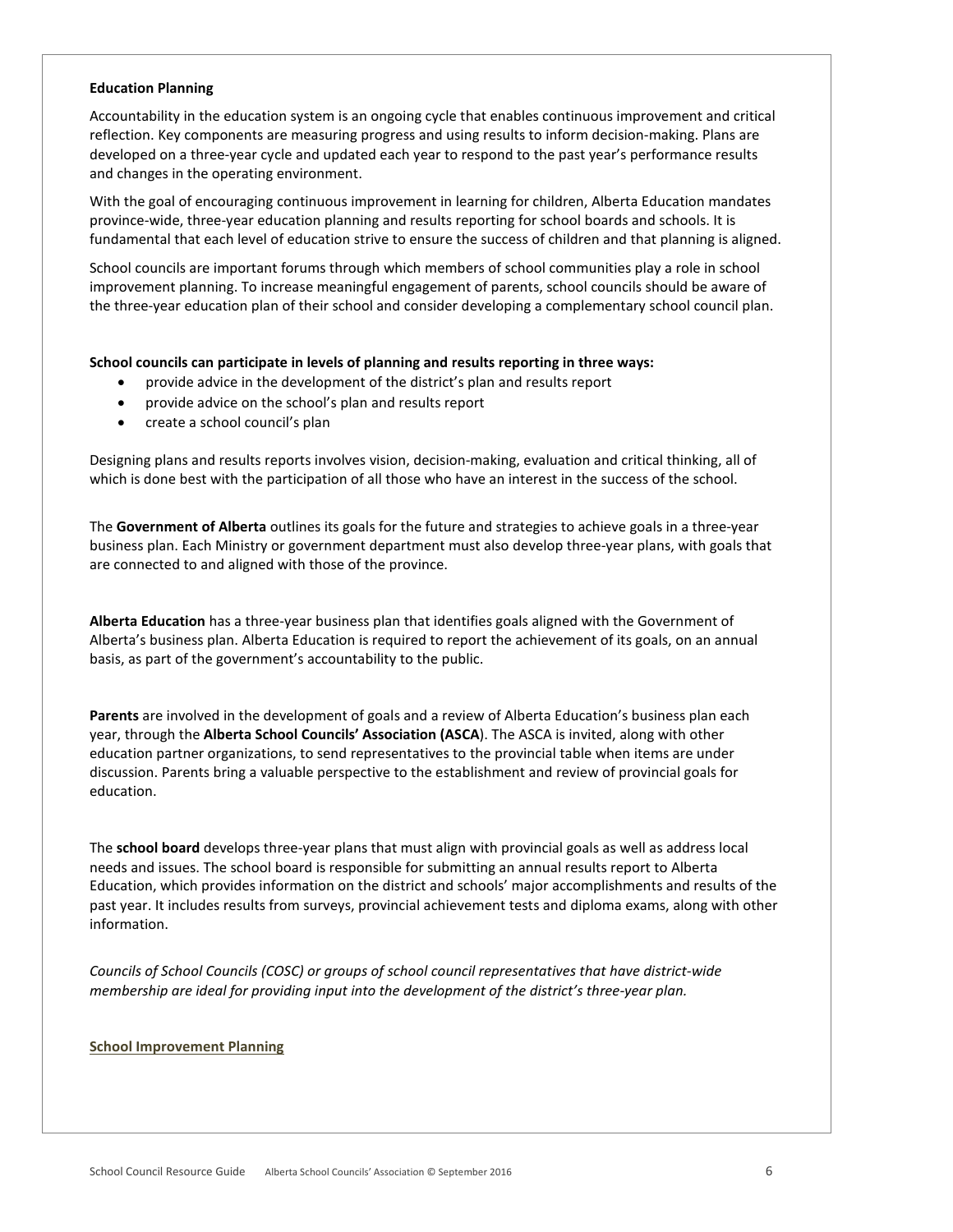**Schools** plan and implement three-year education plans that are aligned with the school district and provincial direction. Education plans for schools are developed by school administrators and staff, in consultation with school councils. The school's three-year education plan must complement the district's three-year plan and address the unique context and issues at the school level. The school's plan reflects the culture, opportunities, challenges and values of the school community.

Some components of a plan, such as strategies and priorities, are revamped annually. Thus, one year is completed and another is added to maintain a three-year time frame. Near the end of each year, schools must prepare an education results report for their district.

School and district plans must describe how the school council was involved in the development of the plan. *"School councils must have the opportunity to participate in the development and implementation of the school's plan and the opportunity to develop and include strategies the council intends to pursue to support the achievement of the outcomes in the school's plan."*

It is important that staff, students, parents and community members have an opportunity to provide input into a plan and have the results interpreted to encourage broad ownership of the plan and results.

## <span id="page-6-0"></span>**School Council Planning**

Some school councils develop a three-year plan that supports or parallels the goals of the school. It provides continuity of focus and purpose from year to year. A school council develops a three-year plan based on goals that align with the school's plan and reflect the interests of the community. Planning begins with reviewing what's already in place:

- schools council's plan
- school's three-year plan and results report
- district's three-year plan and results report

Once a school council plan has been created and the goals accomplished, it can be shared with the school, school board and school community. The more who know and understand the work of the school council, the more the school council work will be supported.

## **School Council [Planning Status Update](http://www.albertaschoolcouncils.ca/resource/resmgr/SCR_GUIDE/SC_Planning_Status_Update.doc)**

## <span id="page-6-1"></span>**Levels of Engagement**

Legislation created school councils, but it cannot make them work. That is up to the members, including parents, staff, principals, school boards and, in some cases, students. The experience of members, the leadership of the principal and chair and the goals of the group play a role in defining the discussions and the level of engagement of a school council. The means by which a school council defines its meaningful engagement is up to each school council.

There are different levels of engagement for school councils. It is suggested that each school council decide the preferred level of engagement at the first school council meeting of the year.

## **[Types of Engagement](http://www.albertaschoolcouncils.ca/resource/resmgr/SCR_GUIDE/Types_of_Engagement.doc)**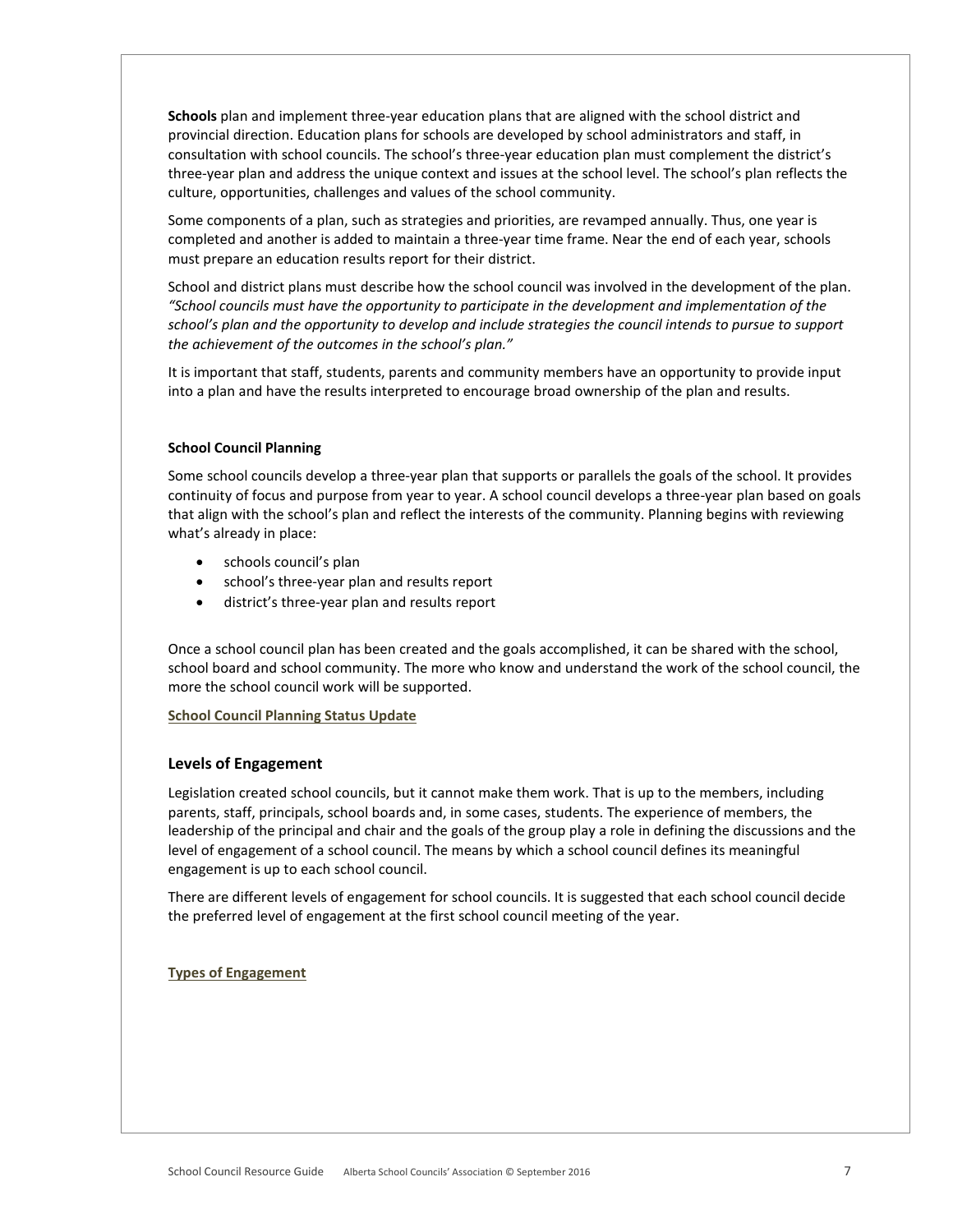# <span id="page-7-0"></span>**Building a School Council**

The *School Act* and the *School Councils Regulation* provide a school council with parameters to create their own operating procedures. The following outlines what school councils should consider in their operations.

#### **School Council Mission**

What is the purpose of the school council?

## **School Council Goals**

The purpose made more specific - what will school council do?

#### **Governance of School Council**

What model of governance will the school council adopt?

#### **Decision Making**

What will be the decision-making model for the school council? Who is permitted to vote? Does the school council need a quorum? How will the quorum be defined?

#### **Meetings**

What will be the procedures for regular meetings, annual general meetings and special meetings?

## **Members of School Council**

Who are the members of the school council? Are members elected or is every parent of a student enrolled in the school a member of school council?

What will be the executive positions? What will be their term of office? Does the executive have authority beyond other school council members? How will vacancies be filled?

## **Roles and Responsibilities of School Council Members**

What are the roles and responsibilities of the members and the executive?

## **Committees**

What committees, if any, will the school council have? How will the school council create committees and their terms of reference?

## **Relationship with Fundraising Association/Society**

What will be the relationship of school council with the fundraising association, if there is an association/society?

**Reporting**  What reporting is required?

## **Funds from Fundraising**

What is the policy of the school board regarding school council funds? What will be the purpose of a fundraising activity? How will school council funds be managed? Who will manage the funds? Who will decide how the funds are distributed?

## **Amendments**

How and when will the school council's operating procedures be amended?

## **Policies**

Will the school council develop policy in addition to the operating procedures to assist it in its year-to-year operation? How will policy be created?

## **Code of Ethics**

What will be the code of ethics?

## **Privacy**

Who will be the school council member designated to ensure the *Personal Information Protection Act* (PIPA) and privacy issues are understood and implemented for the school council? Who will be the school council member responsible to manage the personal information of school council members and school community members involved with school council?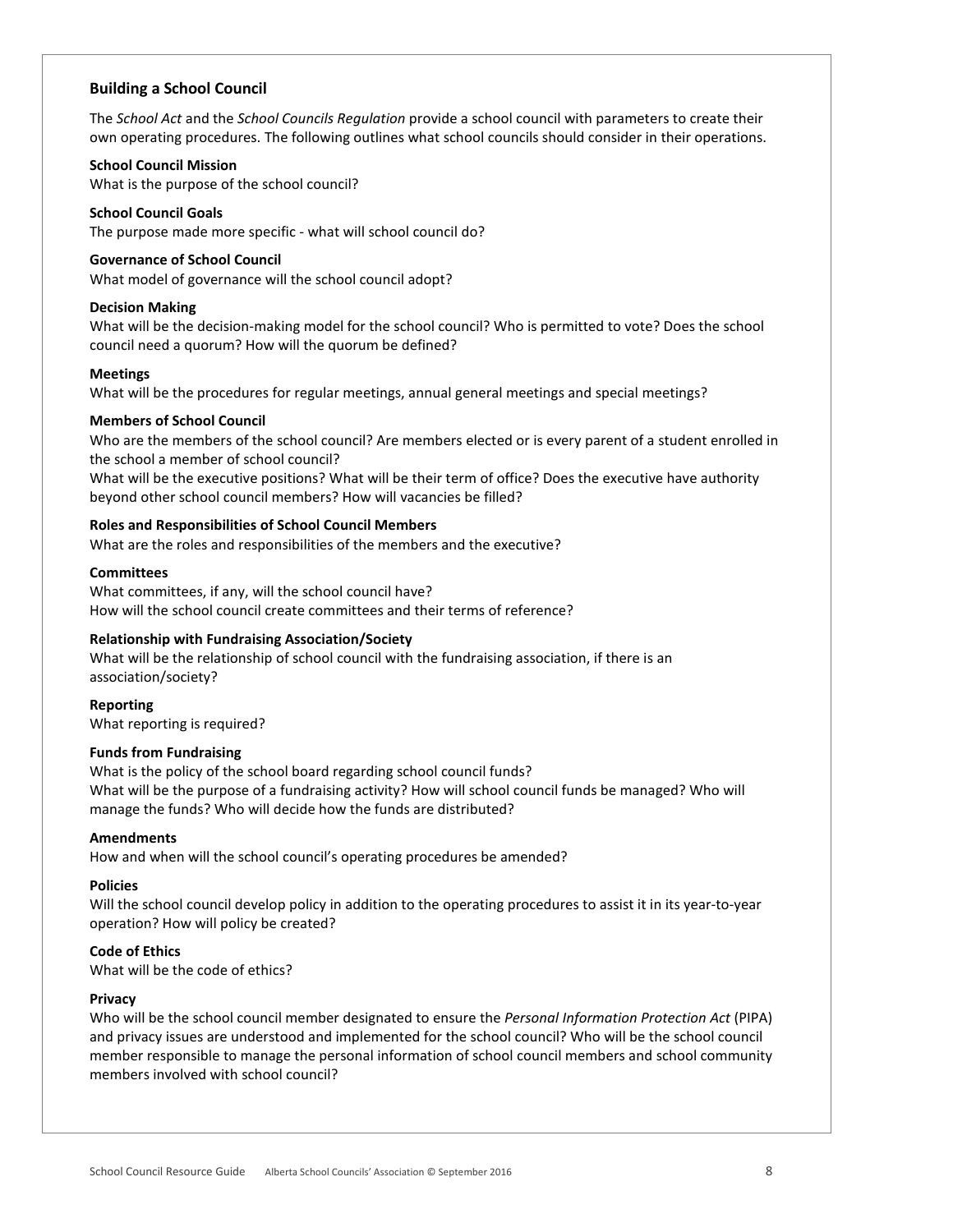#### <span id="page-8-0"></span>**Operating Procedures**

A school council creates operating procedures or bylaws to assist it in functioning effectively and can decide what will be included in its operating procedures.

Operating procedures or bylaws are the guidelines that inform a school council of the expected way to conduct its business. Operating procedures are less formal and serve the same function as bylaws. Operating procedures should be aligned with government legislation and local school board policy. They typically detail items, such as:

- membership of the school council
- members of the executive of the school council; e.g. chair or co-chairs, vice-chair, secretary, treasurer
- duties of the officers, their role descriptions
- types of committees that may be established
- meeting times and descriptions
- quorum necessary to make school council decisions
- decision-making style
- when the annual meeting will be held and who should attend
- annual report details, including when it is filed and the information it should contain
- methods to amend the bylaws/operating procedures
- which officers have signing authority
- processes to deal with conflict, should it arise

## **[School Council Operating Procedures Checklist](http://www.albertaschoolcouncils.ca/resource/resmgr/SCR_GUIDE/SC_OP_Checklist.doc) [School Council Operating Procedures Template](http://www.albertaschoolcouncils.ca/resource/resmgr/SCR_GUIDE/SC_Operating_Procedures_Temp.doc)**

## <span id="page-8-1"></span>**Models of Governance/Operational Style**

School councils choose the model of governance that will work best for their communities and indicate the selected model in their operating procedures. Two common models are the *town hall* model and the *representative* model.

In a *town hall* model, decisions are made at regular, open meetings of the entire school community and the executive members of the school council act only to carry out the wishes of the assembly. All parents that attend meetings are welcome to participate and vote. Individuals are elected or appointed (executive and others) to manage meetings and coordinate school council business.

A *representative* model acts like a board of directors to conduct the day-to-day business and reports back to the wider school community one or more times a year. The school community elects or appoints individuals to specific positions (representing a particular responsibility or activity area). Only individuals (parents, staff, students, community members) that are designated will have a vote and are considered to be "the school council." All other attendees are welcome to attend, and participate in discussion at meetings but are not eligible to vote.

Many school councils have taken aspects of each model and created a *combined* model that reflects their community and serves their purposes. Some meetings, or specific agenda items, may allow for all attendees to participate and vote.

## **[Governance Models](http://www.albertaschoolcouncils.ca/resource/resmgr/SCR_GUIDE/Governance_Models.doc)**

## <span id="page-8-2"></span>**Membership**

Membership in the school council is defined in *Regulation* and in the *School Act.* The majority of the members must be parents of children enrolled at the school. Other members are the principal, one or more teacher representatives and a high school student, if the school has a high school. A school council may also have *Early Childhood Services* (ECS) parents, if the school has an ECS program, and community members.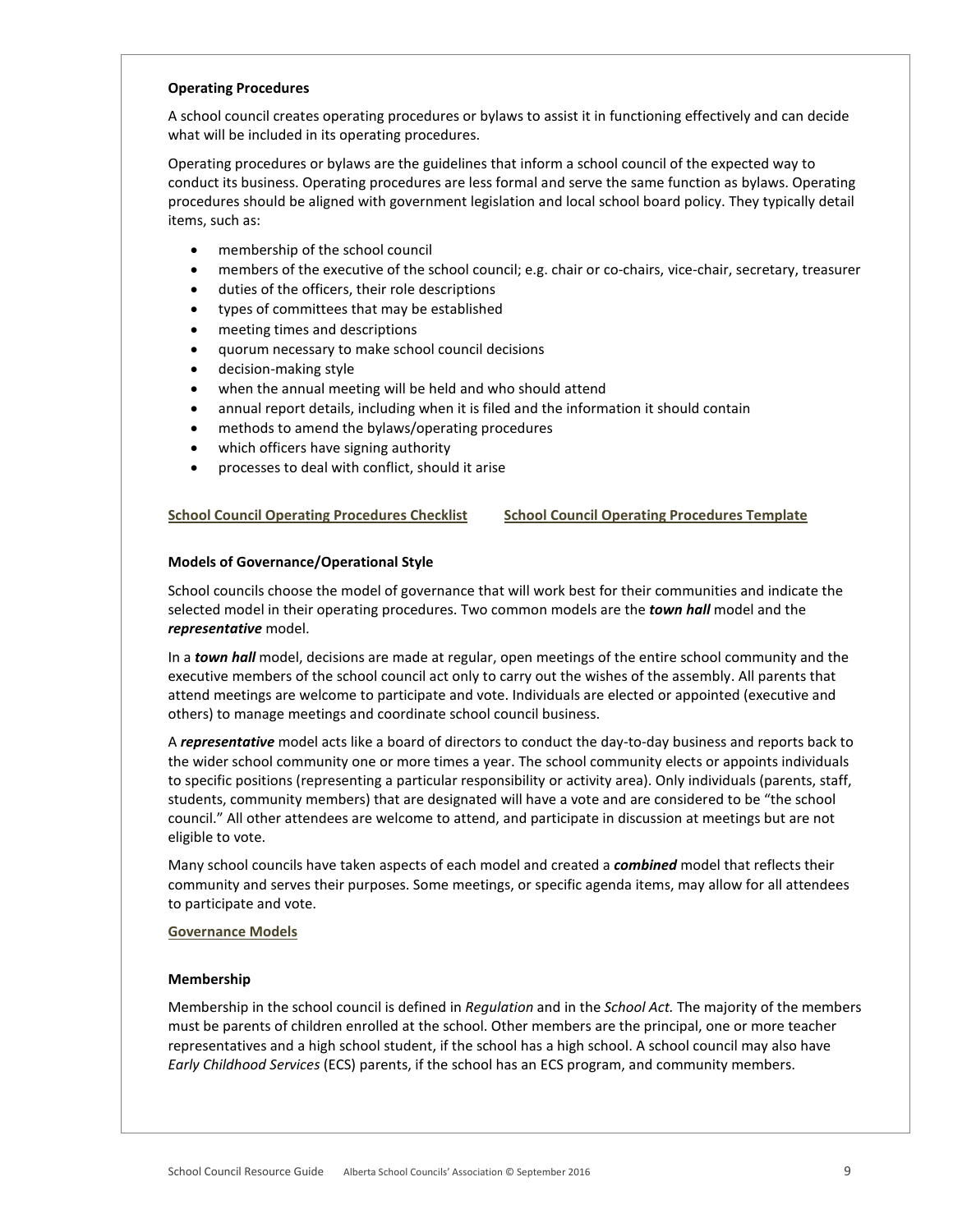## **Executive**

The *Regulation* refers to "the executive" of a school council, and requires the school community to decide what size and which positions are to be included. Generally, the "executive" are the primary members needed to ensure the operations of the school council are managed: chair, vice-chair, secretary and treasurer (if required).

Other positions may be filled by individuals considered to part of the "executive committee" or apart from it (at the discretion of the school community). These individuals may be called "officers" of the school council or have a title assigned; e.g. Communications Officer, Event Organizer, Reading Club Coordinator, Volunteer Officer, Fundraising Chair.

# **[School Council Executive Roles](http://www.albertaschoolcouncils.ca/resource/resmgr/SCR_GUIDE/SC_Executive_Roles.doc)**

# <span id="page-9-0"></span>**Member Roles**

# **School Council Chair**

It is expected that the school council chairperson will be a parent of a student attending the school. The chair should be someone who can work collaboratively and knows how to organize both programs and people. The chair should actively encourage others to become engaged in meaningful ways.

Typical chairing duties include**:**

- chair all meetings of the school council
- coordinate with the principal to establish meeting agendas
- ensure that the operating procedures are current and followed
- be the official spokesperson of the school council
- ensure there is regular communication with the whole school community
- stay informed about school board policy that impacts school council
- comply with the *School Councils Regulation* by providing the school board with an annual report that summarizes the school council's activities for the previous school year, including a financial statement relating to money, if any, handled by the school council

## **Chair's Relationship with the Principal**

The chair's role is key to the success of the school council. An important responsibility is regular and ongoing communication with the school principal. This relationship of mutual trust and respect must be nurtured and supportive of common goals for the learning community.

## **Principal**

The principal is the instructional leader who manages the day-to-day operations of the school and is a key member on school council who promotes cooperation between the school and the community. As a provincially mandated member of the school council, the principal:

- may be identified as a member of the executive
- works in collaboration with the chair to prepare school council agendas
- supports the chair in running efficient school council meetings
- provides contextual information, as requested by the school council, on matters relating to the school
- seeks input from the school council, parents and community on major decisions that affect the school
- encourages and supports the formation and continuous improvement of school council
- interprets and shares results of provincial achievement tests and diploma exams
- enables the school council to provide input into the school's education plan, policies and budget

## **[School Council Participant Roles](http://www.albertaschoolcouncils.ca/resource/resmgr/SCR_GUIDE/SC_Participant_Roles.doc)**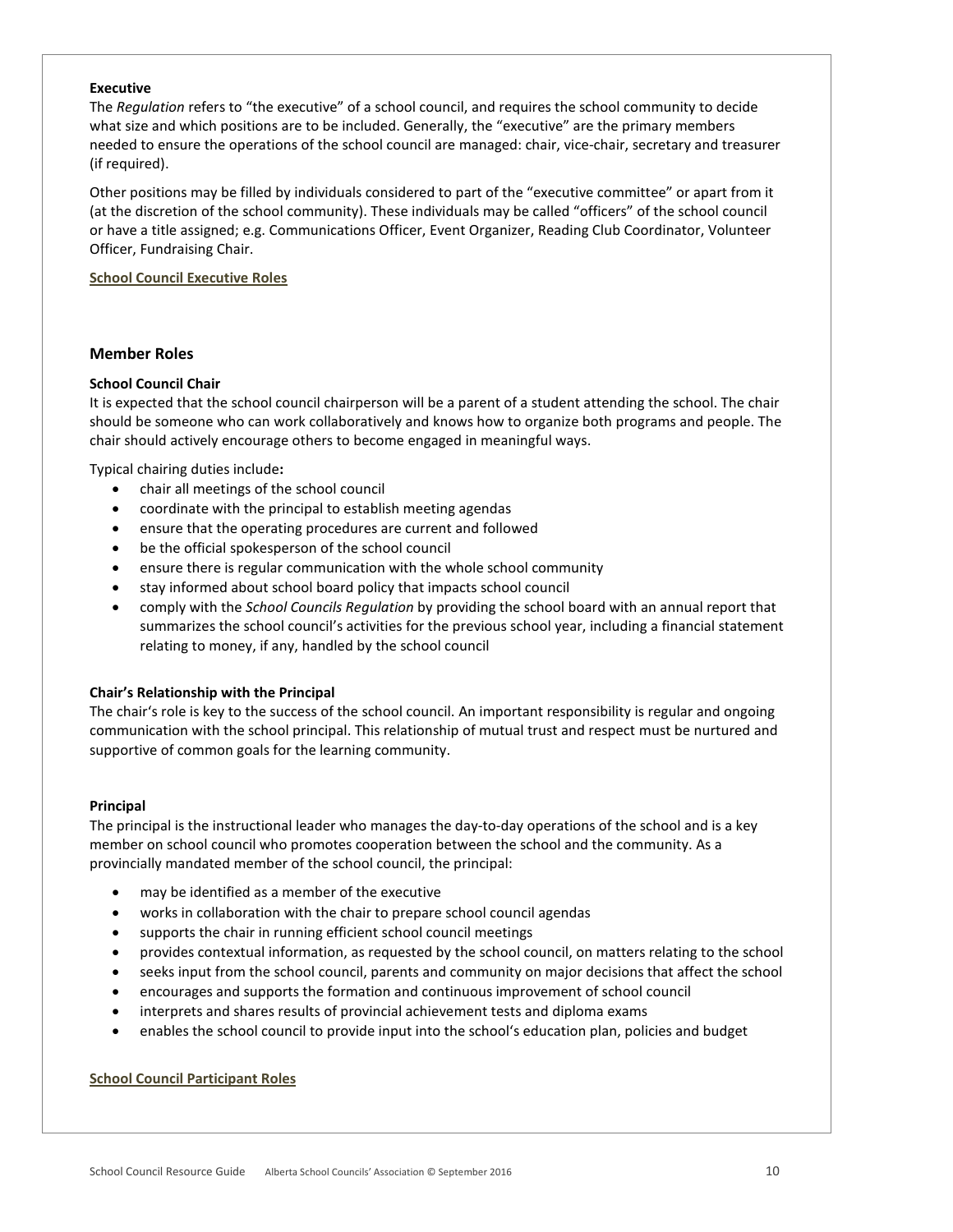#### **Vice-Chair**

On some school councils, the role of chair is shared, either through the creation of co-chairing positions or through the chair's dependence on the vice-chair to undertake part of the work.

Typically, the vice-chair's duties are, in the event of resignation, incapacity or leave of absence of the chair, to fulfill the chair's responsibilities, and in the absence of the chair, supervise the affairs and preside at meetings of the school council.

#### **Secretary**

The school council secretary typically acts as a recorder at each meeting and ensures that the minutes are prepared accurately to reflect the directions agreed to at the meeting.

#### **Treasurer**

If the school council is handling money, through fundraising activities or donations, the treasurer keeps accurate records of all financial transactions and ensure that records are available upon request of the school board or school community.

#### **Teacher**

Each school council must have at least one teacher representative, as per the legislation. A teacher representative contributes to a successful school council by sharing professional knowledge with school council members and presenting the teachers' perspective.

## **Parents/Guardians**

Parents of children enrolled at the school form the majority of the members of school council, and:

- encourage participation of parents and representatives from the school community
- share their professional knowledge, expertise and life experience
- encourage feedback and participation from community groups and individuals
- communicate information of interest to the school council and the school community
- share information from school council meetings with the community
- have a clear understanding of the school council objectives
- attend school council meetings and create an inviting environment
- identify possible topics for agendas and recommend training sessions on school council effectiveness

#### **Community Member**

School councils are encouraged to have a community member attend meetings. The community representative can play a strong role in bringing the community perspective into the school. The member helps the school and school council build partnerships with the larger community and, in many instances, acts as a resource to promote cooperative ventures between community and school to enhance student learning.

#### **Student**

The student is the centre of the education system and, in high school, has an important role to play as a participant on school council. A student presents the student perspective on issues, helps with school policies, seeks other students' views to share with school council and communicates school council's information to fellow students.

## **Education Community**

When everyone has a clear understanding of roles on school council, it fosters mutual respect and collaboration. Others have distinct responsibilities in the education environment, which school councils should be aware of and support as well.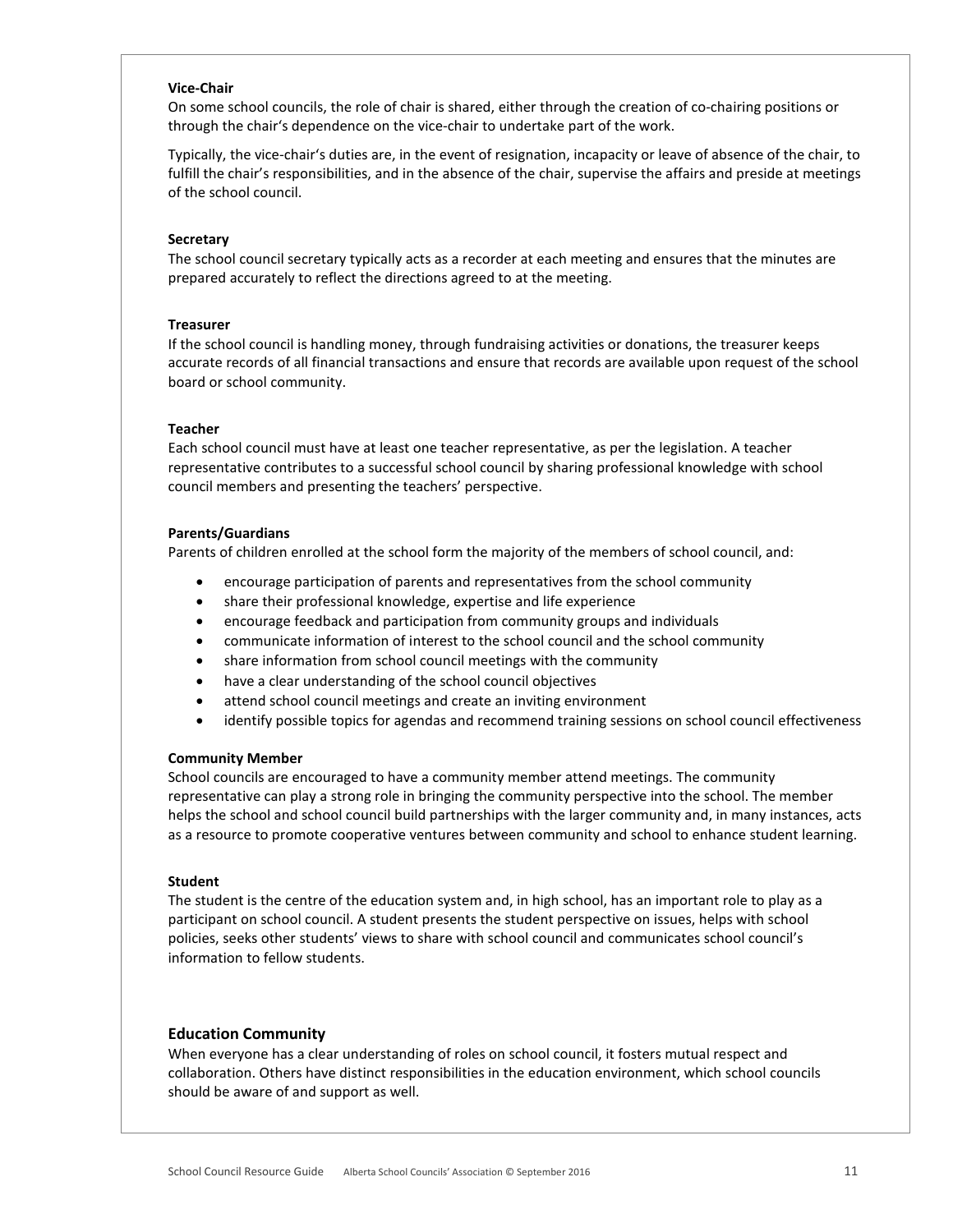## **Superintendent**

The superintendent, as the chief executive and educational officer of the board/charter board, is responsible to the board/charter board and to the Minister of Education for the overall achievement and success of the students within the district.

## **School Boards and Charter Boards**

The school board consists of elected community members (trustees) who determine policy and set goals and directions to guide education in the school district. A charter board consists of members that are appointed or elected to the board. The board member can bring the board's perspective and information, as an invited guest, at school council meetings.

## **Minister of Education**

The Minister of Education determines the general direction for education policy and is responsible for legislation governing the formation of school councils. In addition to the Province of Alberta's *School Act,* the Minister sets:

- funding levels for education
- guidelines for curriculum and student assessment
- reports annually about education in the province

## **[School Council Relationships: Who's Who?](http://www.albertaschoolcouncils.ca/resource/resmgr/SCR_GUIDE/SC_Internal_Relationships_Wh.doc)**

# <span id="page-11-0"></span>**Committees**

Members who attend school council meetings cannot do everything themselves. Sometimes, it is necessary to delegate to a committee. Parents, teachers or members of the community who are unable to attend regular council meetings may be willing to serve on a short-term specific-task committee.

Effective committee work helps make school council meetings brief and effective. Committees also enable the school council to accomplish much more.

- Committees are formed after initial school council discussion.
- Items requiring more lengthy discussion or research are assigned to a committee.
- Committees make decisions or recommendations, according to the mandate provided by school council.
- Standing committees operate on an ongoing basis, with specified lengths of terms for members.
- Ad hoc committees are formed as necessary and are to work within a specified time period.

## **[Creating Committees-Best Practices](http://www.albertaschoolcouncils.ca/resource/resmgr/SCR_GUIDE/Creating_Committees_-_Best_P.doc)**

# <span id="page-11-1"></span>**Meetings**

If a school had a school council the previous year, the school council is **renewed** (not re-established) at the beginning of the next school year, as per the *School Councils Regulation*, or at a time agreed upon by members.

## <span id="page-11-2"></span>**Establishment Meeting**

In schools where there is no school council, the principal arranges an establishment meeting, following the process outlined in the *School Councils Regulation.* The *Regulation* identifies who the principal must notify, when the notification must occur, and who is to act as the chair and as the secretary. The agenda for the establishment meeting must include discussion about the:

- school council membership
- size of the school council and the executive positions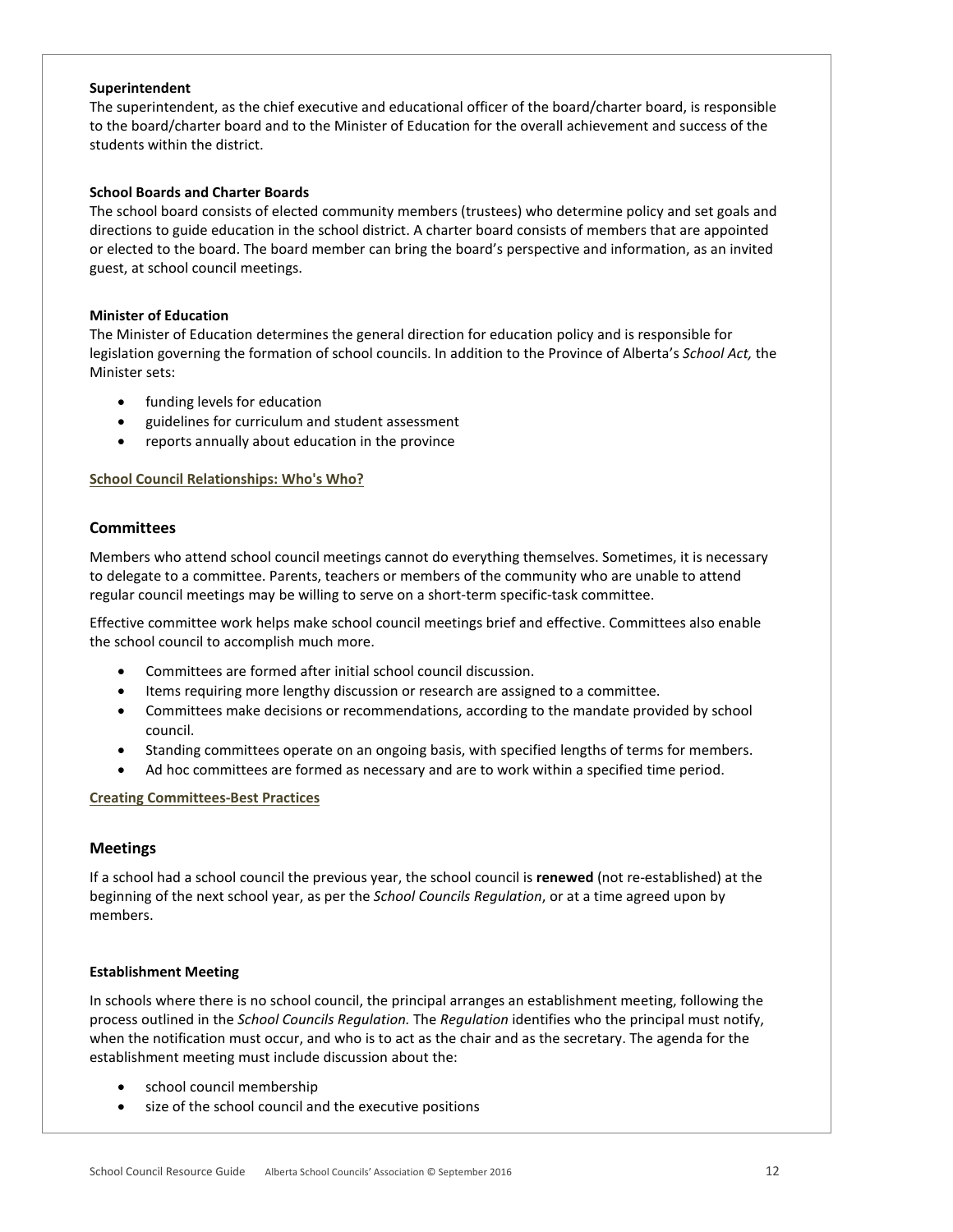- term of office of each member of the school council
- model of governance to be followed
- preferred decision-making model, including who is able to vote
- frequency of school council meetings
- operating procedures
- any other matters that require clarification
- election of executive members of the school council

# <span id="page-12-0"></span>**First School Council Meeting of the Year**

The agenda for the first meeting should review the relevant legislation, allow discussion of the work of school council and help set the focus for the coming year. Ideally, the agenda is set through collaborative efforts between the principal and chair.

Suggested topics for the first meeting may include one or more of the following:

- review of the legislation, operating procedures
- roles and responsibilities of school councils, principals, teachers and school board
- mission, vision and code of ethics for school council and/or school
- school council's previous year's report to the school board
- rules of order that the school council will use throughout the year, including voting procedures
- school and/or school council's three-year plan and activities
- minutes of the last school council meeting and how to access minutes from previous meetings
- potential school council committees and their responsibilities
- meeting dates and times for the year
- review of the governance model used in previous years, including how decisions are made

## <span id="page-12-1"></span>**Decision Making**

The way school councils make decisions may vary, depending on the issue. Two typical models for making decisions are *consensus* and *majority vote*. School councils may combine both strategies to seek consensus from the school community and then confirm the decision by a majority vote.

<span id="page-12-2"></span>When making a decision by majority vote, it is necessary to provide ample time for school council members to become informed on the issue and to discuss it thoroughly. Majority vote is effective when it is not likely that a compromise will be reached.

# **Rules of Order**

Rules of order help school councils operate effectively. School councils can establish rules of order, according to their culture and needs. Rules of order help manage and direct discussion, debate and decisions for the group. It is important that the school council follows a set of rules and that the chair knows the rules and adheres to them. There are complex official rules, such as *Robert's Rules of Order,* as well as simplified versions better suited for school councils.

**[Sample School Council Rules of Order](http://www.albertaschoolcouncils.ca/resource/resmgr/SCR_GUIDE/Sample_SC_Rules_of_Order.doc)**

# <span id="page-12-3"></span>**Chairing the Meeting**

It is expected that a parent will chair school council meetings. An effective chair or co-chairs will have an agenda that is focused on the business of the school council. The chair should start the meeting on time, encourage or allow opinions on each topic, sum up each discussion item with a view to closing the item and moving on, and end the meeting on time.

## **[Tips for School Council Chairs](http://www.albertaschoolcouncils.ca/resource/resmgr/SCR_GUIDE/Tips_for_SC_Chairs.doc)**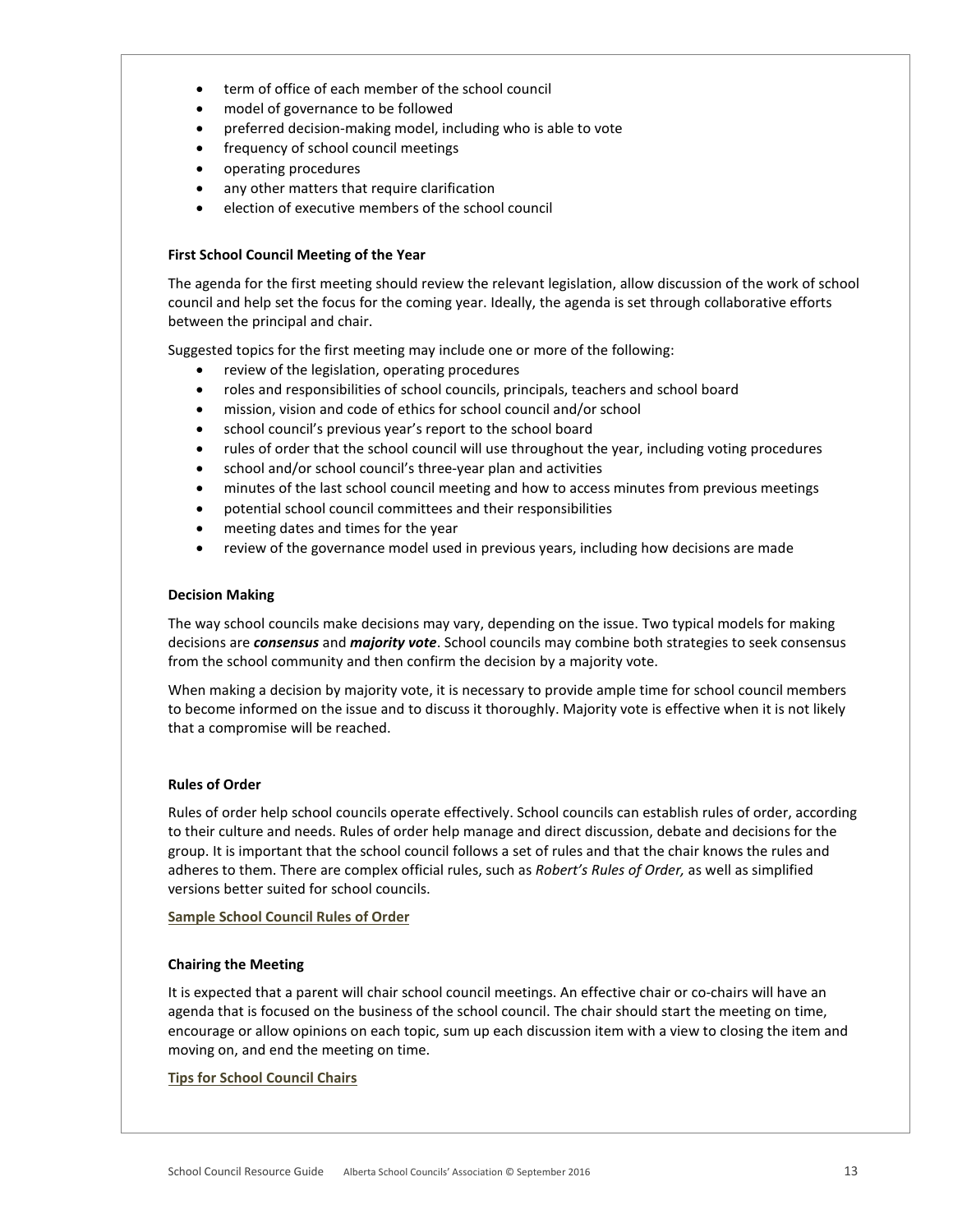## <span id="page-13-0"></span>**Minutes of the Meeting**

Minutes are usually recorded by the secretary of the school council as per the *Regulation*. The minutes should be recorded using a template that matches the agenda in one of three ways:

- verbatim minutes word for word record of what was said (*not recommended for school council*)
- decision-only minutes motions or decisions only no discussions recorded
- anecdotal minutes decisions and concise discussion summaries (*recommended for school council*)

Accurate anecdotal minutes provide school council members with:

- a clear objective summary of what went on during the meeting
- an historical account of the group's decisions and the rationale behind them, including:
	- ° objective comments, rather than opinions
	- ° decisions about action items
	- ° highlights, rather than narrative accounts
	- ° motions and resolutions recorded verbatim

The minutes must be consistently recorded, retained at the school (for at least seven years) and made available to the board and/or the public, on request.

**[Minutes Template](http://www.albertaschoolcouncils.ca/resource/resmgr/SCR_GUIDE/Minutes_Template.doc) [Sample Minutes](http://www.albertaschoolcouncils.ca/resource/resmgr/SCR_GUIDE/Sample_Minutes.doc) [Making Motions](http://www.albertaschoolcouncils.ca/resource/resmgr/SCR_GUIDE/Making_Motions.doc) [Sample Agenda Template](http://www.albertaschoolcouncils.ca/resource/resmgr/SCR_GUIDE/Sample_Agenda_Template.doc) [Three Types of Minutes](http://www.albertaschoolcouncils.ca/resource/resmgr/SCR_GUIDE/Three_Types_of_Minutes.docx)**

## <span id="page-13-1"></span>**Annual Meeting**

The annual general meeting (AGM) of the school council will be held within 20 school days after the start of the school year or at an appropriate time during the school year as determined by the school council. The meeting will be advertised throughout the school and the community until the date of the AGM. The business of the AGM may include:

- election of school council members and/or executive members
- proposed operating procedures amendments
- motion to accept a financial statement of the previous year
- plans and budget for the upcoming year
- discussion of major issues in which parents should have input, such as:
	- ° changes to the vision or mission statement of the school
	- ° major changes in the school program or focus
	- formal evaluation of the school council

## <span id="page-13-2"></span>**Productive Meetings**

One way to ensure school council members feel positive about their role on school council is to have productive and effective school council meetings. Here are five signs of a productive meeting.

- 1. The meeting has an agenda and is chaired effectively. People know why they're there, what they're hoping to accomplish and feel it's a valuable use of their time.
- 2. Members understand meeting expectations and participate actively.
- 3. All participants feel welcome and that their participation is valued.
- 4. The participants generate creative ideas and solutions and are committed to the decisions and actions they reach.
- 5. Participants are willing to work together again. Feeling positive about the meeting and maintaining mutual respect is important.

## **[Making Meetings Meaningful](http://www.albertaschoolcouncils.ca/resource/resmgr/SCR_GUIDE/Making_Meetings_Meaningful.doc)**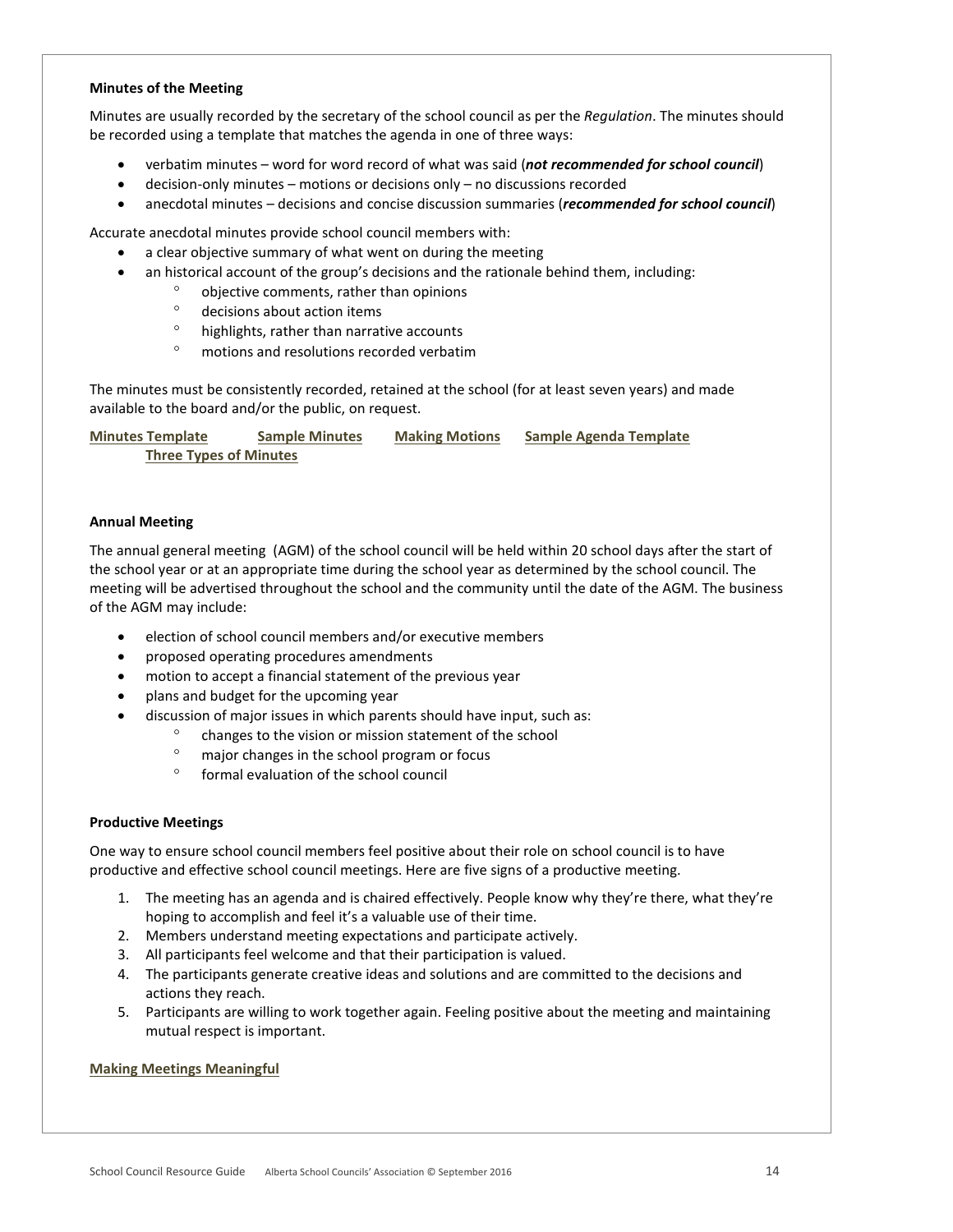#### **Attendance**

Communication is the most useful tool to get people interested in the work of school council. Letting parents and community members know about school council meetings and sharing information about school council decisions, directions and activities helps keep them interested.

- Collect and maintain a list of parents' names, addresses, phone numbers and email addresses.
- Use email to send meeting notices, event announcements, requests for help and updates on school issues.
- Use the school's outdoor sign to advertise and promote school council meetings and events.
- Ask local businesses if they will post school council meeting information and/or distribute the school council newsletter. Ask local churches, seniors' facilities, daycares or community leagues as well.
- Send parents and others the agenda and minutes of the previous meeting several days before each school council meeting.
- Call people a few days before each meeting and encourage them to attend.
- Translate important notices and information into the main languages of the school, when possible.
- Create a school council newsletter.
- Make sure the community knows and understands the goals of the school and school council.
- Thank and recognize participant efforts often and publicly.

## **[Increase Meeting Participation](http://www.albertaschoolcouncils.ca/resource/resmgr/SCR_GUIDE/Increase_Meeting_Participati.doc)**

## **Participation**

School councils are forums through which members of school communities play important roles in school improvement planning. It is important that school councils make an effort to reflect the diversity within the school community.

Educators recognize the crucial role that school councils, parents and community members have in enhancing student learning. **Studies identify the benefits of parental involvement in education**, which include:

- higher student achievement
- better student attendance
- more positive student attitudes and behaviours
- higher student graduation rates

Effective recruiting needs to be an ongoing, year-round activity. As with any group, it is important to support the participation of existing participants and to invite newcomers to ensure continued success into the future. Having skilled and committed school council leaders assume key organizing and chairing roles also enhances the success and sustainability of a school council.

Recruitment is about approaching those who may have an interest in school council and matching their skills with the work that needs to be done. Everyone should be encouraged to identify opportunities to involve school community members in the school decision-making process on school council. Parents, teachers, students, administrators, community leaders and trustees may know people who can make positive school council contributions.

It is important to develop and use a variety of methods to encourage involvement on school council.

**[Engagement Opportunities](http://www.albertaschoolcouncils.ca/resource/resmgr/SCR_GUIDE/Engagement_Opportunities.doc) [Why Participate on School Council](http://www.albertaschoolcouncils.ca/resource/resmgr/SCR_GUIDE/Why_Participate_on_SC_.doc)**

## **Engagement**

Once new school council members have been recruited, efforts need to be made to keep them involved. Developing and implementing procedures to create an environment of inclusion and involvement is essential. **Orienting, mentoring** and **training** new members promotes a sense of belonging that immediately involves them in the school council. Running productive meetings, **recognizing** participants and **succession planning** for the future are ways to retain school council members.

**[How to Recognize Participants](http://www.albertaschoolcouncils.ca/resource/resmgr/SCR_GUIDE/How_to_Recognize_Participant.doc) [Ideas to Engage the School Community](http://www.albertaschoolcouncils.ca/resource/resmgr/SCR_GUIDE/Ideas_to_Engage_the_School_C.doc)**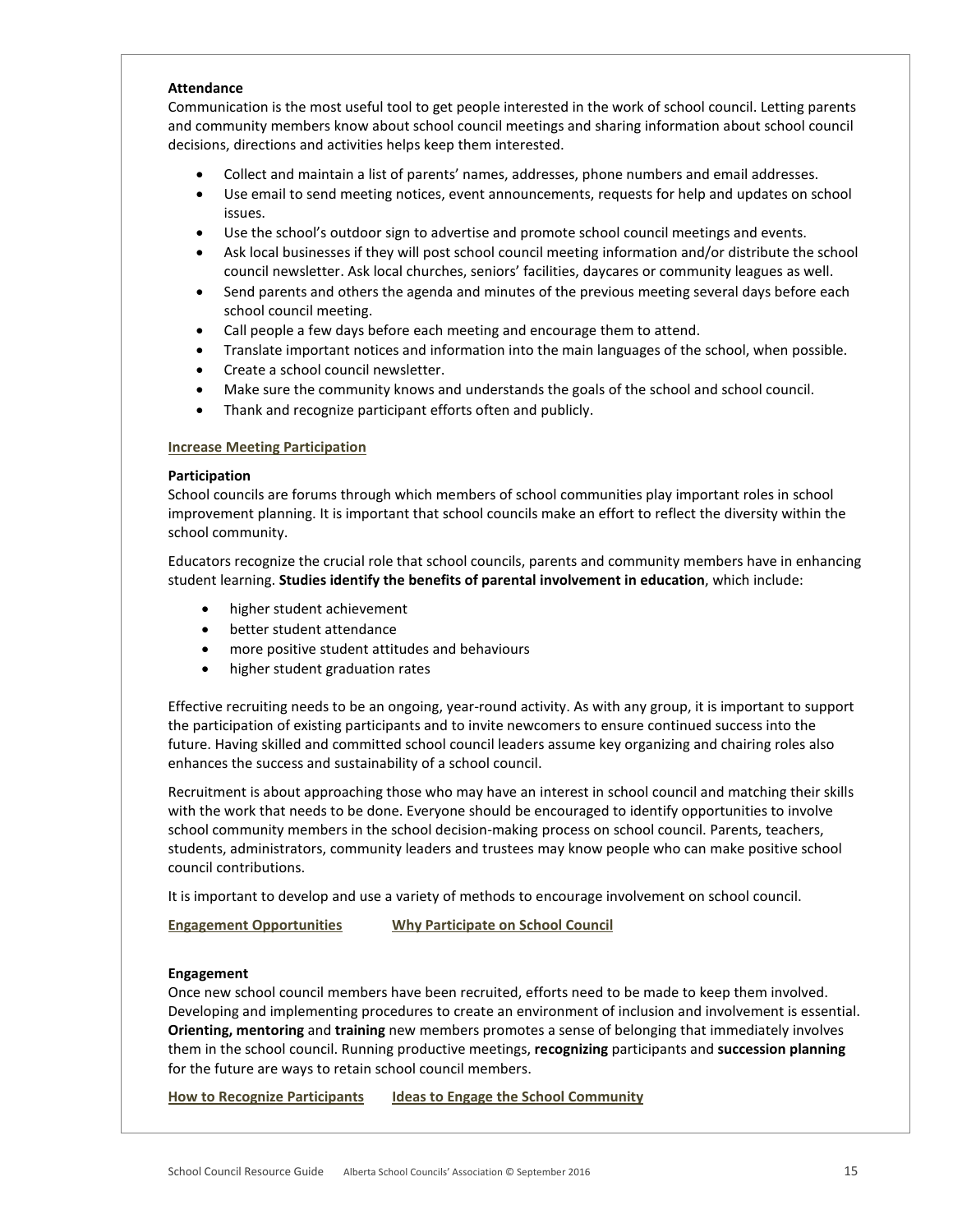# <span id="page-15-0"></span>**Communication and Promotion**

A school council is representative of parents and others from the broader school community. It is important that the school council identify ways and means to check the pulse of the school community and ensure the community's wishes, goals and aspirations for its school are articulated through the school council.

It is also important that the work of school council - its advice to the principal on school decisions, the strategies school council uses to enhance school climate and culture, and the ongoing support it gives the principal, staff and students in the school - is shared with the school community.

Open and clear communication is essential in helping everyone feel included as part of the school community.

One of the keys to an effective school council is the ability of the members to communicate well with each other. A responsibility of a school council is to communicate with the parents of the school community. There are several ways to communicate the work of the school council. Outlined below are some suggestions that may be useful.

## **Within Council**

- Utilize a Permission to Contact form distributed to parents/guardians, maintained securely (in keeping with privacy legislation) to send out school council notices, agendas and minutes.
- Research and develop a list of relevant and interesting website addresses, companies and organizations for distribution to school council members.
- Set up a school council email account, either through the school, or separately (e.g. gmail). Check regularly for messages. Since chairs change from year to year, it is recommended that the email address be generic rather than an individual's name (e.g. *chair@yourschoolname.ca* or *schoolnamechair@gmail.com)*.
- Network and communicate with other school councils, through a Council of School Councils (COSC) district group, or provincially, through the Alberta School Councils' Association (ASCA).

## **In the School Community**

- Include highlights of school council meetings in the school newsletter or on the school website.
- Seek opportunities to translate school newsletters and other forms of communication into the languages commonly used by parents in the community.
- Send school council bulletins (meeting notices, other important dates) home with students on a regular basis.
- Ask the local newspaper to run an article about your school council.
- Ask a local ethnic newspaper to translate and run an article about your school council.
- Seek networking opportunities within your community make a presentation to city council or to service clubs about the work of the school council.
- Keep the lines of communication open between your school council and your school board invite your local trustee/charter board member to your meetings or attend a board meeting.

Effective communication by school council builds support for the success of its goals. It demonstrates that parents and school council are serious about the school, children's learning and engagement as partners in helping create a successful learning environment for students.

**[Strategies to Raise the Profile & Awareness of School Council](http://www.albertaschoolcouncils.ca/resource/resmgr/SCR_GUIDE/Strategies_to_Raise_the_Prof.doc)**

# <span id="page-15-1"></span>**Code of Ethics and Conduct**

Having a code of ethics for the school council and a code of conduct for members can dispel misunderstandings about the school council, what it does and how it deals with issues. When those involved in discussion and decision-making at a school embrace both a code of ethics and conduct that speak to collaboration, cooperation, continuous improvement and understanding, conflicts can be dealt with more effectively. **[Sample School Council Code of Ethics](http://www.albertaschoolcouncils.ca/resource/resmgr/SCR_GUIDE/Sample_SC_Code_of_Ethics.doc) [Sample Code of Conduct for School Council Members](http://www.albertaschoolcouncils.ca/resource/resmgr/SCR_GUIDE/Sample_Code_of_Conduct_for_S.doc)**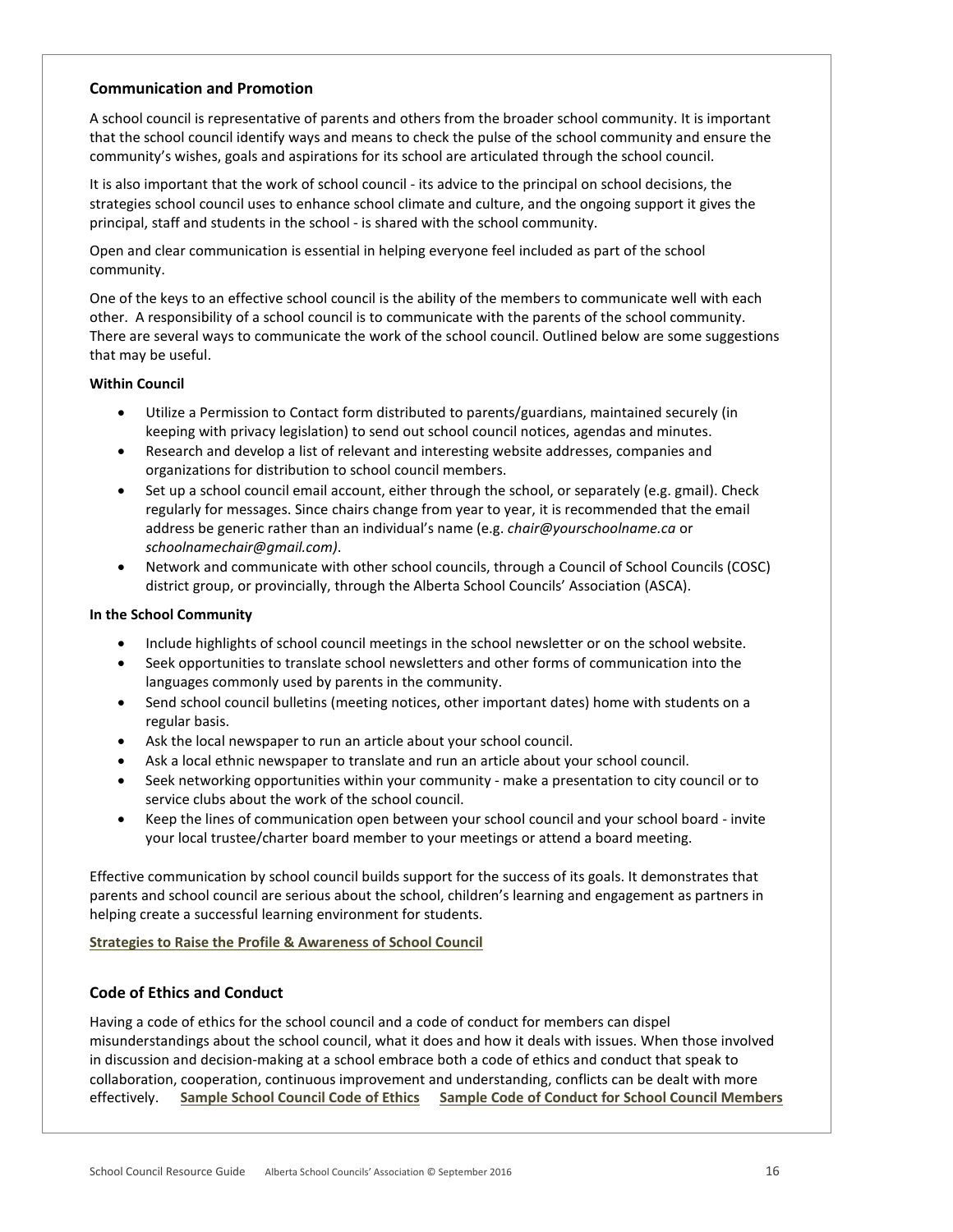# <span id="page-16-0"></span>**Fundraising and Accounting**

A school council **cannot** be incorporated under the *Societies Act* or Part 9 of the *Companies Act*. Although a school council may fundraise, subject to school board policies, it cannot undertake fundraising endeavours that require a gaming license from the *Alberta Gaming and Liquor Commission* (AGLC), such as bingos, casinos or raffles.

Some school councils that choose to fundraise have banking procedures with signing authority and maintain records on the use of fundraised dollars. Some school councils choose to fundraise and use the school's accounting procedures. Other school councils choose not to fundraise. While each school council may decide what is best for itself and the school community, school councils must follow the policies, expectations and use of accounting procedures established by their school board/charter board.

# <span id="page-16-1"></span>**Insurance and Liability**

School councils are covered under the school board's liability insurance. The *School Act* states that a board must maintain an insurance policy or policies that indemnify the board, its employees and school councils. A school council chair is encouraged to check with the superintendent or school board/charter board chairperson to determine the details of coverage. Limitations are identified in the policies.

# <span id="page-16-2"></span>**Privacy Legislation**

Two separate statutes govern the use of personal information within schools:

- 1. **FOIP-** School boards and school employees operate under the *Freedom of Information and Protection of Privacy Act* (FOIP). FOIP legislation defines the amount and nature of personal information that can be shared and for what purposes. All district staff are subject to FOIP regulations when handling personal information.
- *2.* **PIPA-** School councils and fundraising associations/societies operate under the *Personal Information Protection Act* (PIPA). PIPA legislation governs the collection and use of personal information for organizations that are not public bodies.

These acts, in their respective ways, govern an individual's right of access to records and how personal information is collected, used and disclosed in school communities.

# **Recommendations for School Councils in Relation to PIPA**

- Each year, designate a person responsible for responding to questions about the use of personal information by school council.
- Review school council's privacy policy.
- Obtain consent to collect, use and/or disclose personal information from parents, students, school council members or others from the school community.
- Collect only the essential personal information required to fulfill its role in the school.
- State the purpose for and intended use of personal information when consent is sought.
- Use personal information only for the purpose stated when it was collected, unless consent is obtained for an alternative use.
- Ensure that all personal information is protected from unauthorized access and destroyed safely once it is no longer needed.

| <b>PIPA School Council FAQs</b> | <b>Sample PIPA Policy</b> | <b>Sample Permission to Contact Form</b> |
|---------------------------------|---------------------------|------------------------------------------|
|                                 |                           |                                          |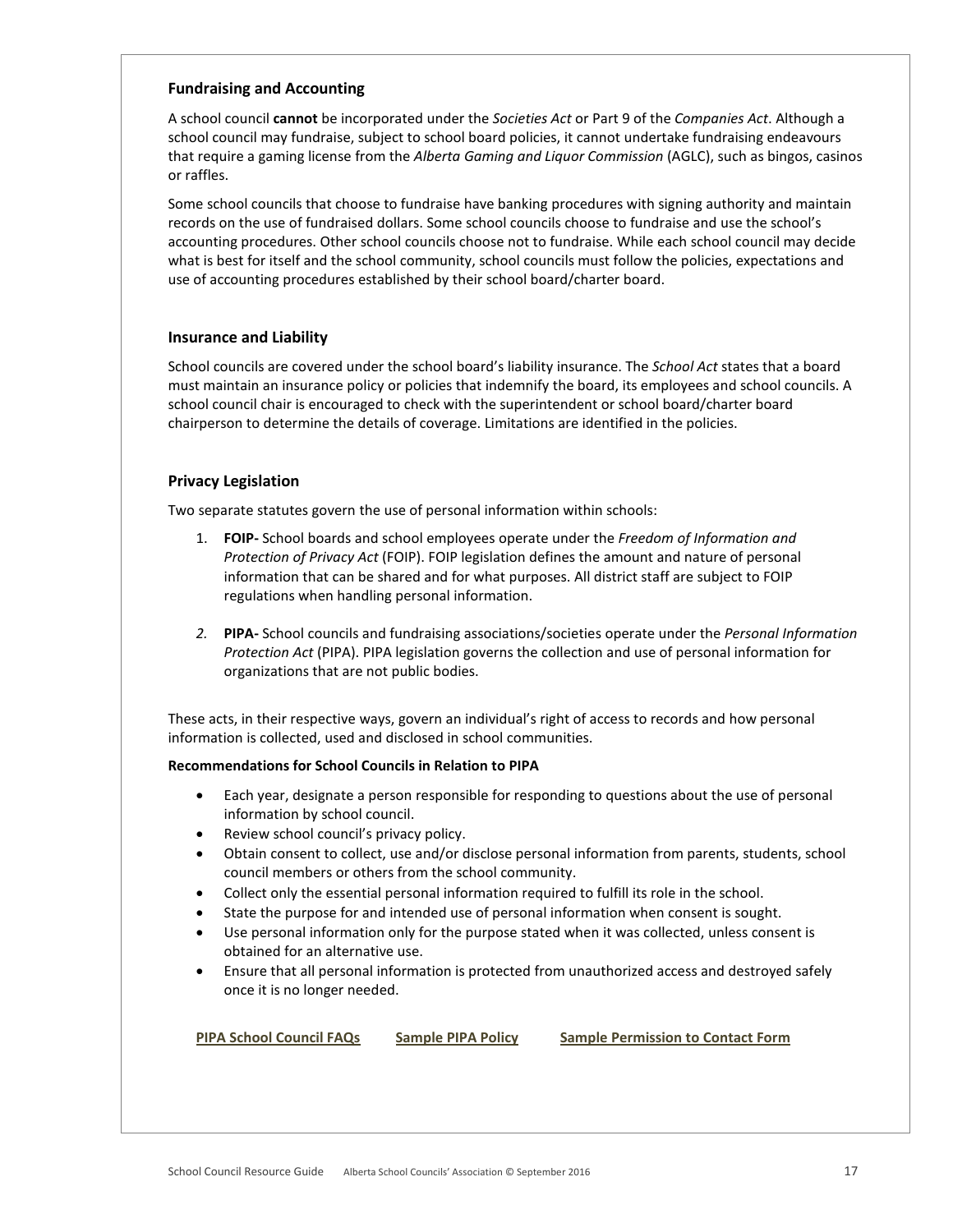# <span id="page-17-0"></span>**Reporting**

Apart from a responsibility to report to the larger school community, school councils have a duty to submit an annual report to the school board/charter board. This report helps boards measure and be accountable for parent and community involvement within the district.

The chair of a school council must prepare and provide to the board by September 30 of each year a report:

- summarizing the activities of the school council in the previous school year, and
- including a financial statement relating to money handled by the school council in the previous school year, if any, and how the funds were used

A school council must retain at the school, a copy of the minutes for each meeting of the school council (for at least seven years) and make them available to the board or the public on request.

**[Sample School Council Annual Report](http://www.albertaschoolcouncils.ca/resource/resmgr/SCR_GUIDE/Sample_SC_Annual_Report.doc) [Sample School Council Financial Statement](http://www.albertaschoolcouncils.ca/resource/resmgr/SCR_GUIDE/Sample_SC_Financial_Statemen.doc)**

# <span id="page-17-1"></span>**School Councils and Fundraising Associations (Societies)**

School councils evolved from or replaced Parent Advisory Councils (PACs), advancing the role of parents and others in the community from volunteers supporting the school, usually through extensive fundraising, to collaborative participants in school decision-making. This change raised new questions about how to handle fundraising issues and continue providing enhanced resources and support to the school.

School councils and fundraising associations are completely different entities. School councils are forums through which members of school communities play an important role in school improvement planning.

Fundraising associations are groups of people who have incorporated under the *Societies Act* or Part 9 of the *Companies Act.* Under current legislation, school councils may raise money, but cannot register as fundraising associations. By appreciating the differences between school councils and fundraising associations, school councils can improve their effectiveness to meet the needs of the school community.

Fundraising associations have been directly or indirectly connected with schools for decades. They are often program specific and go by many names, such as *Friends of Neighbourhood School* or *Neighbourhood School Band Society*. Prior to the legislation that created school councils in Alberta, some PACs and Home and School Associations also registered as incorporated societies.

# **Making the Distinction**

School councils and fundraising associations provide two separate and distinct contexts for parent and community involvement in the school.

**School councils** provide a means for parents and community to work together with administration, staff and high school students to promote the well-being and overall effectiveness of the school community. The main role is advisory.

**Fundraising associations** provide a means for parents and community members to provide additional financial resources and support to the school. Their main role is fundraising.

Members who serve on a school council can also serve on a fundraising association, and vice versa, unless the operating procedures/bylaws of either organization prohibit it.

Fundraising associations are responsible for reporting on their activities and fall within the statutes of the *Societies Act*, *Alberta Corporate Registry* and *Alberta Gaming and Liquor Commission*, depending on the group's fundraising activities.

Due to the potential confusion when school communities have both a school council and a fundraising association, membership in each organization should be clearly defined and communicated to parents and guardians.

**[School Council & Fundraising Associations Comparison](http://www.albertaschoolcouncils.ca/resource/resmgr/SCR_GUIDE/SC_&_FRA_Comparison.doc) [School Council & Associations Distinctions](http://www.albertaschoolcouncils.ca/resource/resmgr/SCR_GUIDE/SC_&_FRA_Distinctions.pdf)  [School Council & Fundraising Associations Societies Checklist](http://www.albertaschoolcouncils.ca/resource/resmgr/SCR_GUIDE/SC_&_FRA_Societies_Checklist.doc) [Joint Annual Planning](http://www.albertaschoolcouncils.ca/resource/resmgr/SCR_GUIDE/Joint_Annual_Planning.doc)**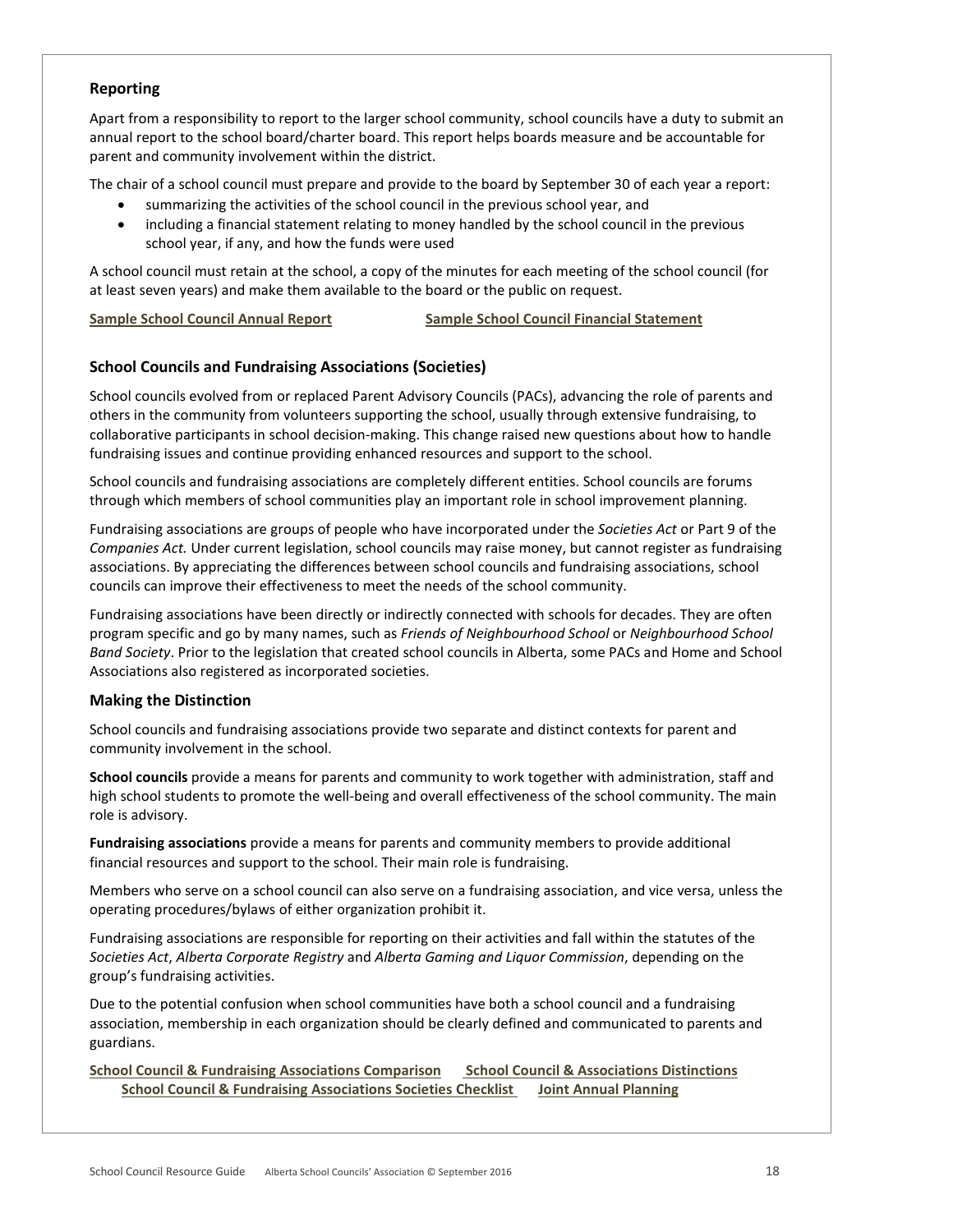#### <span id="page-18-0"></span>**Resources**

The Alberta School Councils' Association (ASCA) website offers additional resources and information for school councils (*links below*), as well as a calendar of events, latest news, Ministry updates, online community, member benefits, annual conference, education resources, publications and parent links.

#### **[www.albertaschoolcouncils.ca](http://www.albertaschoolcouncils.ca/)**

# **[Tutorials](http://www.albertaschoolcouncils.ca/?page=webcasts)**

- Parents 'n Education Series (*all about the education system in Alberta in four short videos*)
- Introduction to the Alberta School Councils' Association (ASCA)
- School Council Chair Basics
- Effective School Councils
- School Council Members
- School Councils & Fundraising Associations: Similarities and Differences

## **[Templates and Samples](http://www.albertaschoolcouncils.ca/?page=templates)**

• Sample Social Media Policy for School Council

#### **[Tip Sheets and Checklists](http://www.albertaschoolcouncils.ca/?page=TipSheets)**

- Insurance Information for School Councils
- Parent Engagement Checklist
- PIPA Summary for Organizations
- School Council Chair Responsibilities
- School Council Executive Transition Checklist
- School Council Web Pages
- Tips for Directing Meeting Discussion

#### **[Promotion Materials](http://www.albertaschoolcouncils.ca/?page=Promotion)**

- School Council Recruitment Poster
- School Council Meeting Notice Tent Card

#### **[Effective School Councils](http://www.albertaschoolcouncils.ca/?Effectiveness)**

#### **[Webinars](http://www.albertaschoolcouncils.ca/?page=webinars)**

- School Council Purpose
- School Council Chair Basics
- Meeting Management
- Masterful Minutes
- Tools for Effective School Councils

#### **[Workshops for School Councils](http://www.albertaschoolcouncils.ca/?page=SCWorkshops)**

#### **[Conversation Starters for School Councils](http://www.albertaschoolcouncils.ca/?page=MessageChairs)**

**[Provincial Advocacy](http://www.albertaschoolcouncils.ca/?page=Advocacy)**

#### **[School District Services](http://www.albertaschoolcouncils.ca/?page=districtserv)**

#### **[Fundraising Association](http://www.albertaschoolcouncils.ca/?page=FRAs) Resources**